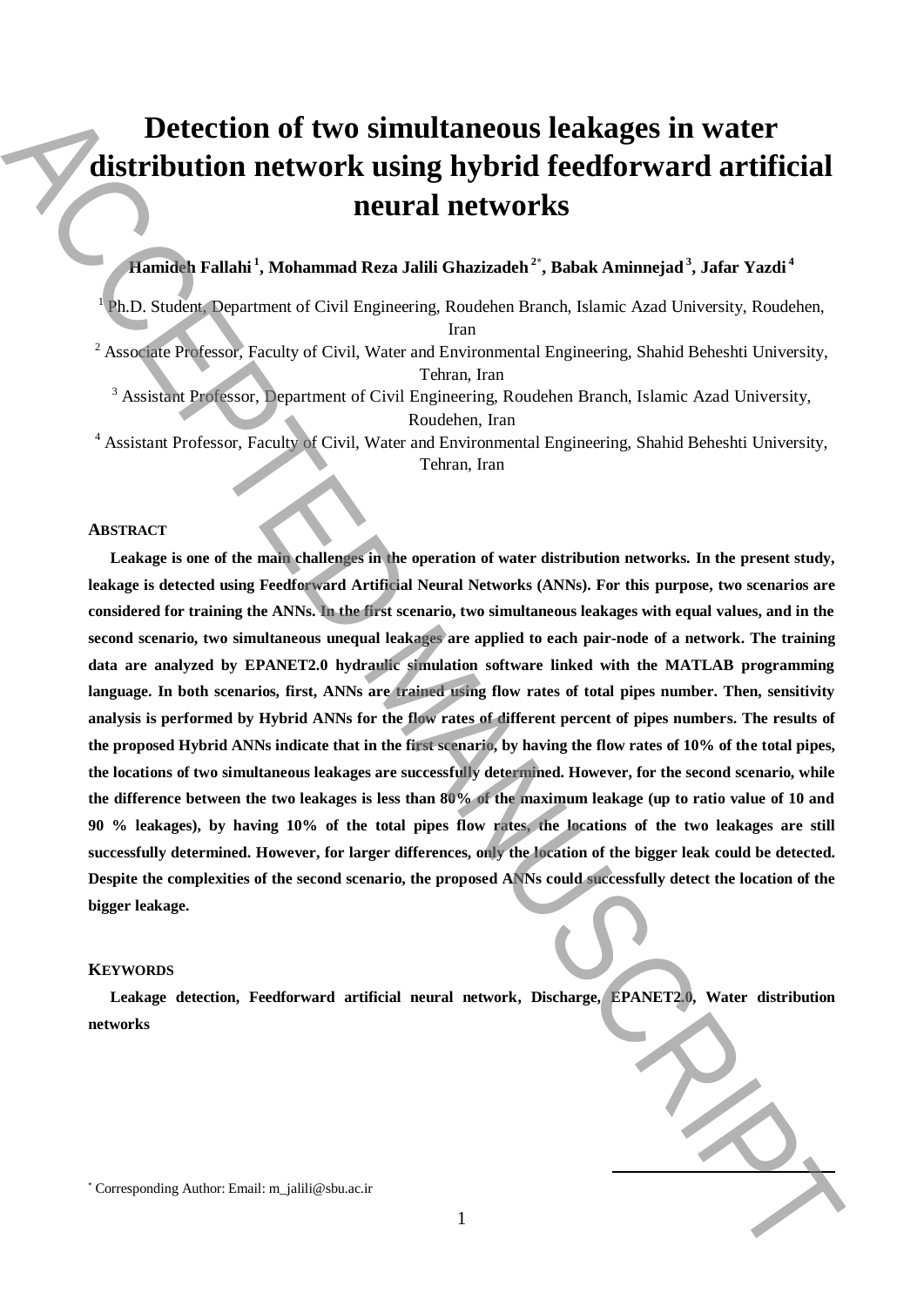# **1. Introduction**

Reducing the amount of leakage in water distribution networks (WDNs) can be considered as one of the main goals of drinking water supply utilities. Some practical methods for detecting the leakage are acoustic sensors, Inverse Transient Analysis methods, numerical methods, and methods based on computational intelligence [1]. The leakage detection is investigated by: Wachala et al. [2] using the group of neuro-fuzzy classifiers, Attari et al. [3] using the combination of pressure and flow metering by ANNs**<sup>1</sup>** , Kang et al. [4] based on convolutional neural network and a support vector machine, and Fallahi et al. [5] using feedforward artificial neural network in 24-hours a day. This study proposes a new methodology to locate up to two simultaneous leakages in WDNs using feedforward ANNs. **1.** Interaction of Indian extreme the matrix of the second term is the second of the second of the second of the second of the second of the second of the second of the second of the second of the second of the second of

#### **2. Methodology**

#### **2.1. ANN Training**

Using feedforward neural networks and the WDN proposed by Poulakis et al. [6], the ANNs were trained. The training parameters were determined by EPANET2.0 hydraulic simulation software using MATLAB programming language. First, two simultaneous leakages were applied to two nodes as the output values of the ANN training dataset. Then, the pipes' flow was obtained by the EPANET2.0 as the inputs of the ANN training dataset. The multi-layer perceptron (MLP) was used for the function fitting of ANN in this study. Trainlm was utilized as the training function that updates weight and bias values according to Levenberg-Marquardt optimization.

# **2.2. First scenario: two simultaneous leakages with equal values**

The average daily water demand at each node was considered 20 l/s, and the total water demand was 600 l/s. Also, the maximum leakage value was assumed 1% of total water demand (6 l/s). In this scenario, 50% of the maximum leakage is assigned to two selected nodes (each node 3l/s). Finally, the "Leakage matrix  $(30\times435)$ " was produced as the output of ANN training. By entering this matrix into EPANET2.0 software, "Pipes Flow Matrix  $(50\times435)$ " was produced as the input of ANN training. After that, the ANN was trained. The steps of ANN training are demonstrated in Figure 1.

 $\overline{a}$ 



**Figure 1. Proposed flow chart for leakage detection**

# **2.3. Second scenario: two simultaneous leakages with unequal values**

The main goal in this scenario was the non-uniform distribution of leakage between the two selected nodes, as shown in Table 1. In this scenario, 4 "Leakage Matrix (30×870)" and 4 "Pipes Flow Matrix (50×870)" were produced.

| Table 1: Leakage distribution relative to maximum |
|---------------------------------------------------|
| leakage in both selected nodes                    |

| Leak Group                        | First     |                | Second    |     | Third |     | Forth |     |
|-----------------------------------|-----------|----------------|-----------|-----|-------|-----|-------|-----|
| State                             | 1         | $\overline{2}$ | 3         | 4   | 5     | 6   | 7     | 8   |
| <b>First Node</b>                 | 60%       | 40%            | 70%       | 30% | 80%   | 20% | 90%   | 10% |
| Second Node                       | 40%       | 60%            | 30%       | 70% | 20%   | 80% | 10%   | 90% |
| Leakage Matrix<br>$(30\times870)$ | $40 - 60$ |                | $30 - 70$ |     | 20-80 |     | 10-90 |     |

#### **3. Discussion and Results**

In the present study, to investigate the ANN's behavior, the Relative Leakage Error (RLE) is defined as:

$$
RLE_i^{(96)} = \frac{CLD_{ANN_i} / HLD_i}{HLD_i} \times 100
$$
 (1)

*RLE*: Relative Leakage Error, *CLDANN*: Calculated Leakage and Demand by ANN, HLD: a total of leakage and demand, *i*: number of junctions*, i=1,2,…,30.* Using Eq. (1), the *RLE* is calculated for the total nodes as the RLE Matrix in both scenarios. The results show that the

<sup>1</sup> Artificial neural networks